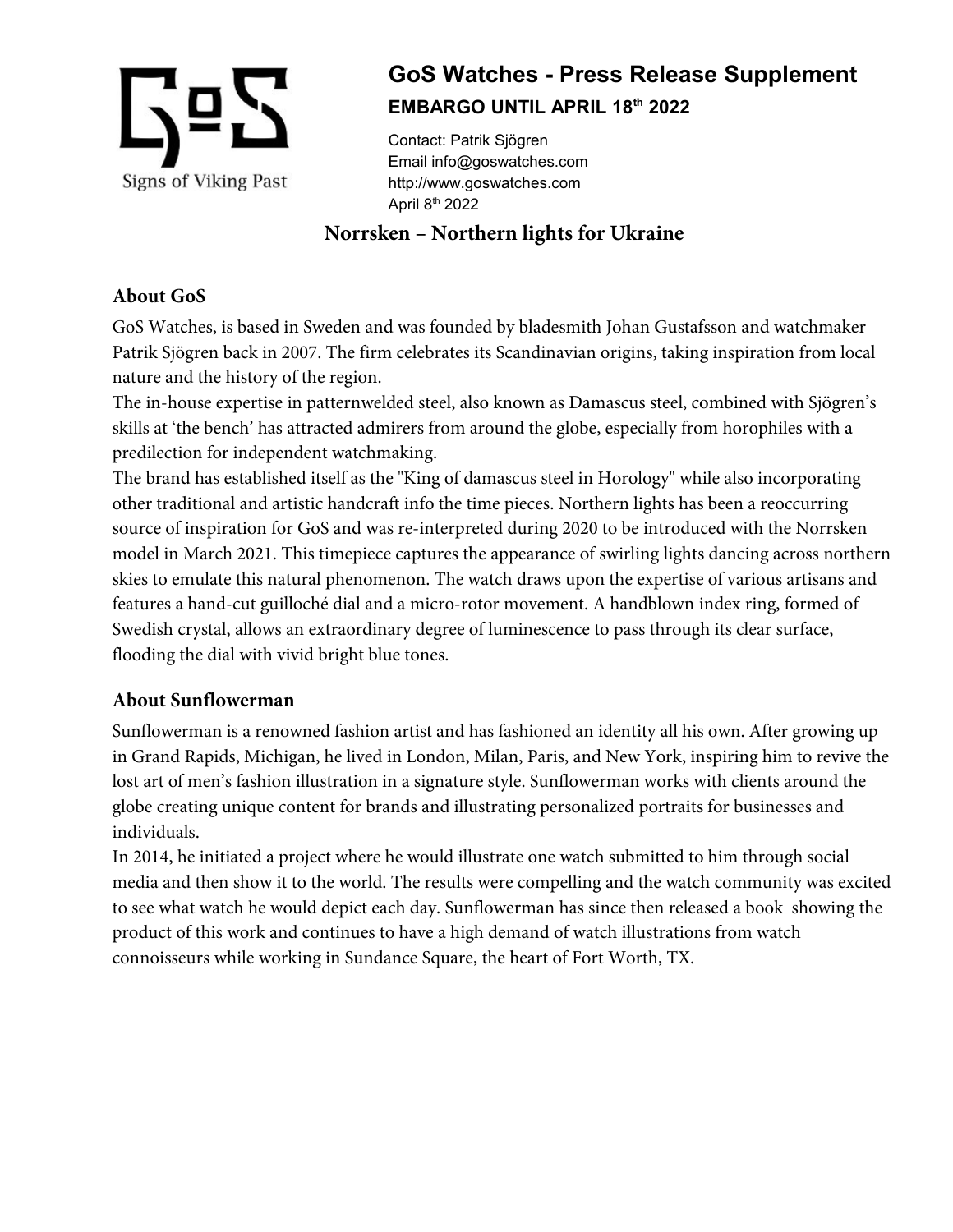## **Northern lights for Ukraine – Artpiece**

Hand painted in the heart of Fort Worth, TX in the Sunflowerman Atelier.

### **Materials**

- 150 lb (320 gsm) cold press watercolor paper
- Watercolors mixed to emblemize the Ukrainian flag
- Black india ink, water based and water proof

### **Process**

- Graphite drawing of the GoS Norrsken blue dial northern lights
- Ink outlines of the Stainless steel case, damascus steel bezel, and northern lights guilloche dial
- Sunflowerman watercolor wash in duo-tone

### **Concept**

- Sharp black lines detailing the watch are the structure and the identity of a people, a nation
- The watercolor wash is playing many roles
	- representing the Sunflowerman watercolor wash process
	- standing for the Ukrainian people in their national colors
	- emulating the turbulent division of the Norrsken duo-tone dial in blue + gold with its undulating dividing line across the guilloche texture
	- describing this moment in time where a nation whose name is 'borderlands' has been invaded but not overtaken, whose borders have been violated but not destroyed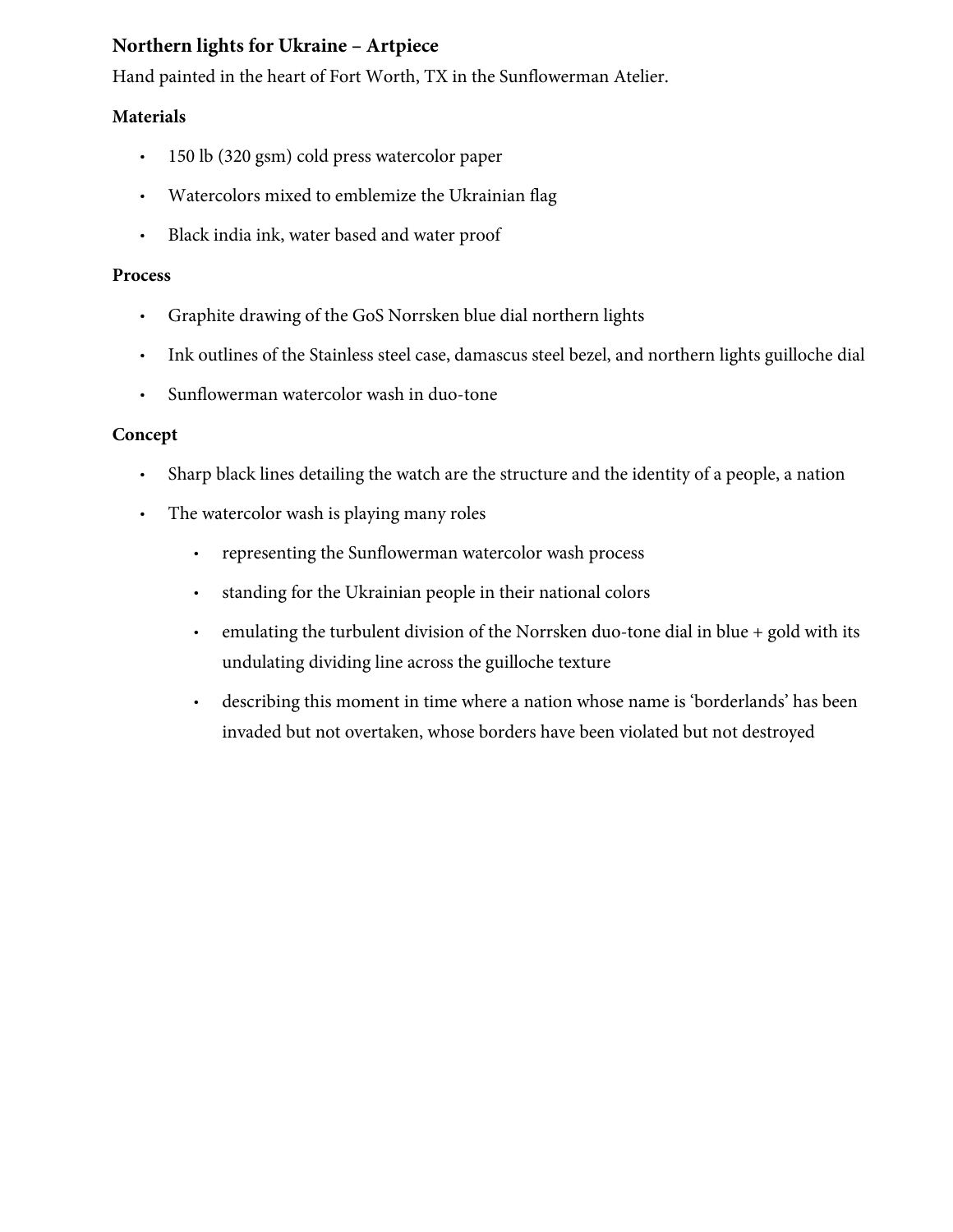### **Norrsken UA 1/1 – Specification**

Handmade in Sweden with a Swiss made movement

### **Functions**

- Hours, Minutes Seconds
- Small second at 6h:00 in the shape of the GoS triskele

### **Movement**

- ASE200 movement by Schwarz Etienne with GoS micro-rotor in handfinished damascus steel and heat blued to match the the dial.
- GoS triskele and "Slava Ukraini" in four languages engraved on click wheel
- 21,600 vibrations/hour
- 86h power reserve
- Stop-seconds mechanism
- 33 jewels 199 parts
- 30.40mm x 5.25mm

### **Case**

- 41.5mm x 12.1mm (8mm at edge)
- Stainless steel with Stainless damascus steel bezel
- Sapphire crystals front and caseback Front crystal domed with double sided anti-reflective coating
- Transparent crystal gaskets in new Swiss-developed material
- 5ATM water resistance (50m)
- Crown with double gaskets and GoS internal impact protection

### **Dial**

- Silver dial with handcut guilloché by master Jochen Benzinger machined and finished by Patrik Sjögren
- Hour index recesses filled with midnight blue Badgerite, developed by James Thompson and Swiss SuperLuminova
- Transparent index ring in Swedish Crystal individually handmade by master glass artisan Mikael Kenlind
- Solid ring of Badgerite applied round the Crystal index ring.

### **Hands**

- GoS viking spearhead Rhodium plated
- GoS triskele small seconds hand

#### **Strap**

• Polished Salmon leather – blue/black – Made in Stockholm, Sweden